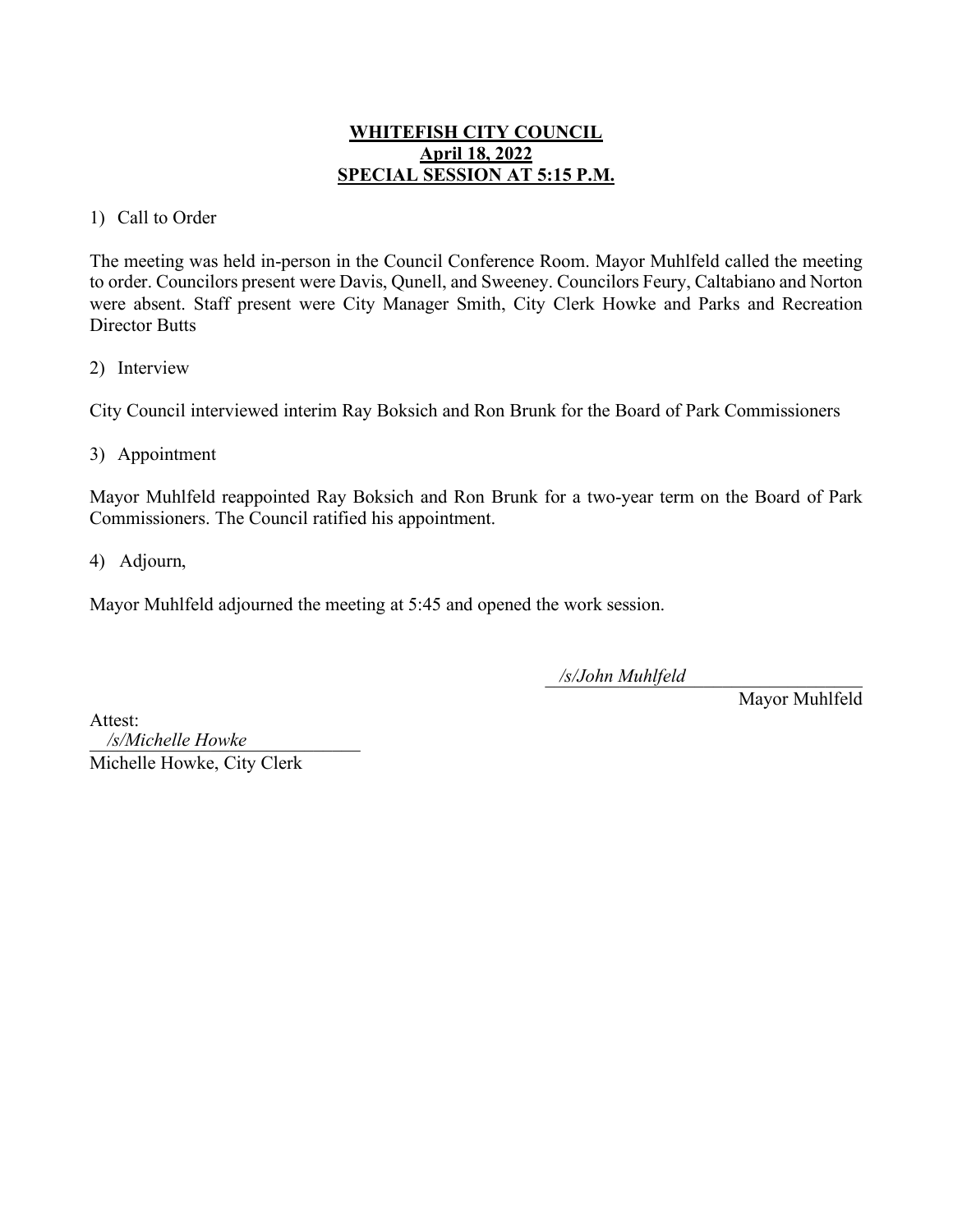# **WHITEFISH CITY COUNCIL April 18, 2022 7:10 P.M.**

# **1) CALL TO ORDER**

Mayor Muhlfeld called the meeting to order. Councilors present were Qunell, Davis, Sweeney, and Norton. Councilors Feury and Caltabiano were absent. City Staff present were, City Clerk Howke, City Manager Smith, City Attorney Jacobs, Planning and Building Director Taylor, Public Works Director Workman, Parks and Recreation Director Butts, Police Chief Kelch, Fire Chief Page, Planner I Nymark and Senior Planner Compton-Ring. Approximately 30 people were in the audience and 5 attended virtually.

# **2) PLEDGE OF ALLEGIANCE**

Mayor Muhlfeld asked Ray Boksich to lead the audience in the Pledge of Allegiance.

#### **3) PROCLAMATION**

**a) [National Small Business Week 2022](https://cityofwhitefishmt.sharepoint.com/:b:/g/documents/EUQfb6hmjbhHradNtvIfFPEB36La9p2OG-PlJatUXSOYCA?e=bikkoA) – May 1 through May 7, 2022 (p.166)**

Mayor Muhlfeld read the National Small Business Week 2022 proclamation that is provided in the packet on the website.

**4) COMMUNICATIONS FROM THE PUBLIC– (This time is set aside for the public to comment on items that are either on the agenda, but not a public hearing or on items not on the agenda. City officials do not respond during these comments but may respond or follow-up later on the agenda or at another time. The mayor has the option of limiting such communications to three minutes depending on the number of citizens who want to comment and the length of the meeting agenda)** 

None

# **5) COMMUNICATIONS FROM VOLUNTEER BOARDS a) Update on Snow Lot construction project -Whitefish Housing Authority**

Lori Collins, Executive Director for the Whitefish Housing Authority introduced Jenn Clary with Encompass Designs to present an overview of the Snow Lot project that can be viewed on the City of Whitefish YouTube Channel, [https://youtu.be/TCpuZCfTElQ?t=306.](https://youtu.be/TCpuZCfTElQ?t=306) Jenn attended the meeting virtually through Webex. The Snow Lot was donated to the Whitefish Housing Authority to develop 22 townhome ownership units. The units will be two-bedroom, two bathroom, two story units with on-site parking and will be deed restricted for permanent affordability.

John Phelps, Bike/Ped Committee Chair reported Casey Malmquist has applied for a 310 Permit with the Flathead Conservation District to build a path along the river north of the Riverbend Condos. During an on-site inspection, comments were made by some of the Flathead Conservation District Board of Commissioners indicating that they did not necessarily appreciate the application, and they did not expect the Riverbend Condo trail to ever be built. During a meeting held a week ago the Flathead Conservation District Board of Commissioners were supposed to rule on the 310 Permit. There was enough controversy that they decided to call a special meeting and invite the city. The meeting has not been scheduled yet.

Councilor Norton reported the Tree Committee is scheduled to do a walk-about on Texas Avenue on Tuesday.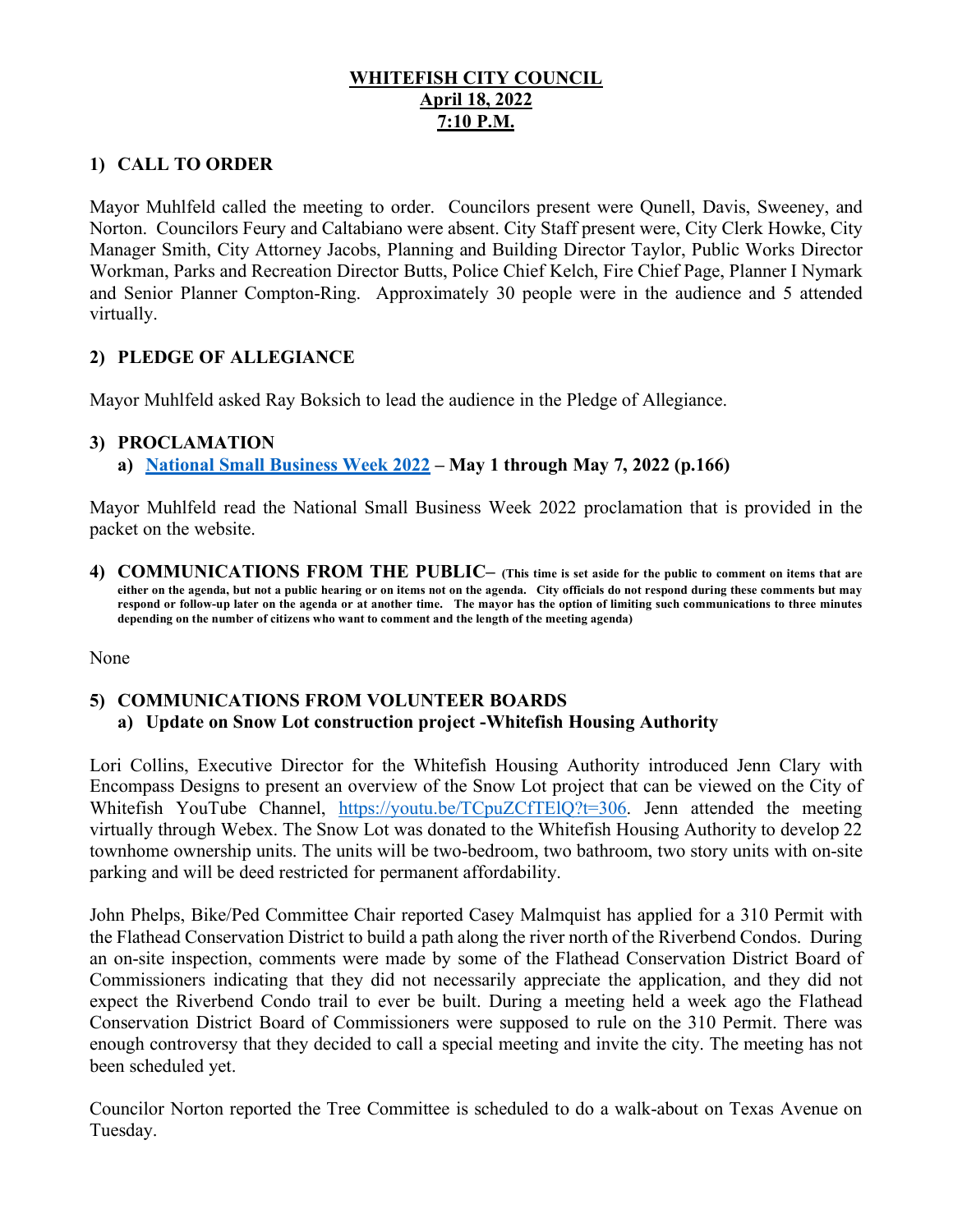- **6) CONSENT AGENDA (The consent agenda is a means of expediting routine matters that require the Council's action. Debate does not typically occur on consent agenda items. Any member of the Council may remove any item for debate. Such items will typically be debated and acted upon prior to proceeding to the rest of the agenda. Ordinances require 4 votes for passage – Section 1-6-2 (E)(3) WCC)**
	- **a) [Minutes](https://cityofwhitefishmt.sharepoint.com/:b:/g/documents/EWtWqPUenY9IiLVX6wjK6tIBqcp2kLdboA4dnAJ1Lo_5pg?e=oU1JLA) from April 4, 2022, Special Session (p.168)**
	- **b) [Minutes](https://cityofwhitefishmt.sharepoint.com/:b:/g/documents/Ea4HXOEvRcFLnXcPjxRWrTIBnriuDbVZD7an-8z5fjDzZQ?e=mjAWxJ) from April 4, 2022, Regular Session (p.169)**
	- **c) [Resolution No. 22-0](https://cityofwhitefishmt.sharepoint.com/:b:/g/documents/EZ1hzbXo5aZMg4kx8LlihbYBnbF27KDAYDsJ1ELkcKVjFQ?e=AdVc3l)8; A Resolution amending the Glacier Twins Lease Agreement (p.174)**

**Councilor Sweeney made a motion, seconded by Councilor Davis to approve the Consent Agenda as presented. The motion carried.** 

- **7) PUBLIC HEARINGS (Items will be considered for action after public hearings) (Resolution No. 07-33 establishes a 30-minute time limit for applicant's land use presentations. Ordinances require 4 votes for passage – Section 1-6-2 (E)(3) WCC))**
	- **a) [Consideration](https://cityofwhitefishmt.sharepoint.com/:b:/g/documents/EeAxdCZcPy1Lp-2ENAjRfxcBo48JcBnON78NPSIHgPWnDw?e=dRvrrL) of a request from Blake Ringeisen for a Conditional Use Permit to develop an accessory dwelling unit attached to a new single-family home, located at 708 Cottonwood Court, zoned WR-2 (Two-Family Residential District) (WCUP 22-10) (p.178)**

Planner I, Jessica Nymark presented her staff report that is provided in the packet on the website.

Mayor Muhlfeld opened the Public Hearing. There being no public comment, Mayor Muhlfeld closed the Public Hearing and turned the matters over to the Council for their consideration.

**Councilor Qunell made a motion, seconded by Councilor Sweeney to approve WCUP 22-10, Findings of Fact in the staff report and recommended conditions of approval, as recommended by the Whitefish Planning Board on March 17, 2022. The motion carried.** 

**b) [Consideration](https://cityofwhitefishmt.sharepoint.com/:b:/g/documents/EdzonS1Y66hJrML200UtDekBSddWmC8n3QQBmaqmqaDYAw?e=IA15ZO) of a request from Patricia Johnson for Foxtail Forskola for a Conditional Use Permit to operate a first through third grade alternative school, located at 300 East 2nd Street, in the above ground floors, zoned WB-3 (General Business District) (WCUP 22-11) (p.207)**

Planner Jessica Nymark presented her staff report that is provided in the packet on the website.

Mayor Muhlfeld opened the Public Hearing.

Kayla Nickells, Co-Founder, stated she founded Foxtail Forskola, four years ago to create a developmentally appropriate program for school-aged children, seven through nine years old. The school uses a place-based model of learning in which where we learn is as important as the what and the why. Concrete experience is the essence of education for young children. Learning how to nurture a sourdough starter or repair one's own bike from the local shop next door or taking on a project with the local food bank to inventory, categorize and optimize it's shelves for their patrons. These are tools. These are blueprints they give our kids. If she can say one thing about our small town and its obligations to our kids, she wants to advocate for the rights of our children. Not merely as children but as citizens as well. When children enter the consciousness of planning and development decisions of active streets and businesses who satisfy family needs, the public interest is improved. A growing number of Whitefish families are enrolling their children schools like Olney-Bissell and West Glacier. They would like to keep those families in our community by offering alternative schooling options. The Flathead Valley is lacking in alternative programs for children transitioning from preschool into primary school. Many of their current families are in search of alternatives for their school-aged children. Foxtail Forskola is an established program with an earned reputation.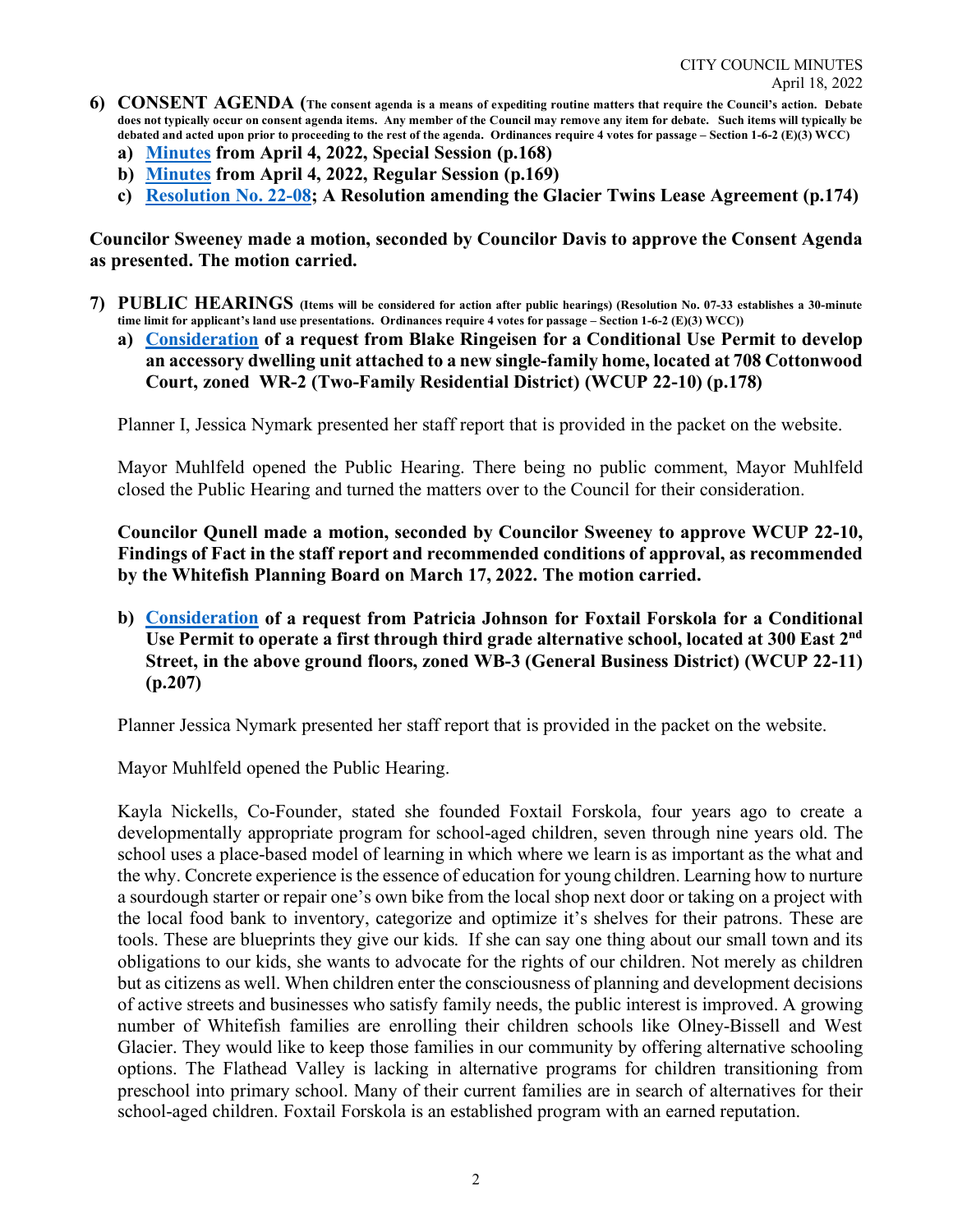Brooke Ober, Co-Founder, and a Speech Pathologist. She specializes in social emotional learning and executive functioning. All of the research now talks about compassion-based learning concept and how it starts with the experience. They teach kids about compassion, empathy, self-advocacy, agency, and perspective. To be able to have them learn this in the context of a community so that they can go into a business and see how it works and bring it back. It would be a project-based learning model. It is the kind of concept of learning how to learn rather than being told what to learn. It is a very purpose-driven concept.

Patricia Johnson, Co-Founder, and speech-language pathologist. They are committed to the most evidence-based literacy initiatives. Only 36% of fourth graders in our country read at a proficient level. The more background experience children have and can bring to the table in literacy the better their reading skills grow, and their vocabulary grows. She addressed their thoughts on using the Depot Park for the drop off/pick-up location. They have walked the Depot Park utilizing the underpass. It is a five-to-seven-minute walk. They also feel this is a really great way to start and end a day with a walk noticing the environment around them, what is happening, and being able to talk to each other and learn chants to sing together. This location encourages families and staff to walk or bike to school and is centrally located and easily accessible by walking path, with no major street crossing from Depot Park.

Courtney Lyle, a parent in Whitefish and a pediatric physician, stated the benefit this school brings to this community is phenomenal. Public schools can provide an incredible education and it does a great job for many of our students, but it does not meet the needs of all of our students. A number of Whitefish families are currently driving out of Whitefish to find schools to meet the needs for their children. This school will not meet the needs of all children, but it will provide more options in Whitefish. This is a downtown school. The parents that are going to enroll their child are looking for an option that is different than a standard public-school option. It is going to look different. It is going to feel different. She does not think parents are looking for the same sort of setup. There is this angst about pick up and drop off. This is 30 students so they can figure out a reasonable solution. The location will improve one's ability to get to school without having to get in the car every day. This is an incredible benefit for our community.

Ray Boksich, 223 Columbia Avenue, stated he is concerned the building is not conducive to a school for young children. He thinks their program is fantastic, but the location is not good.

Rhett Johnson stated he has a seven-year-old who would like to attend this school. His two older children attended school in an urban setting. The school was a five story walk up building with no accessible parking. They walked six or eight blocks from public transportation. It was his favorite time of the day because he got to spend that time outside rain or shine with his two small children. They had a great experience by being integrated into their community. It was a fantastic experience for these kids. This location is similar situation, in an urban setting. He appreciates the difficulties but also embraces them as a parent because it is the kind of thing that added to his two older kids education.

Brittany Crest, and her son Arlo, have been with the Foxtail program for the past three years. He has come out of this program learning how to read, write, and arithmetic. This program has opened her eyes to the different types of learning and how it can be successful. It does not have to be in a building that you are sitting for five days a week where you have a class full of 20 kids all the same age. It can look different. It can be this project-based learning. It can be within the community. The location for them is crucial. This location allows them the ability to walk or bike as a family. They are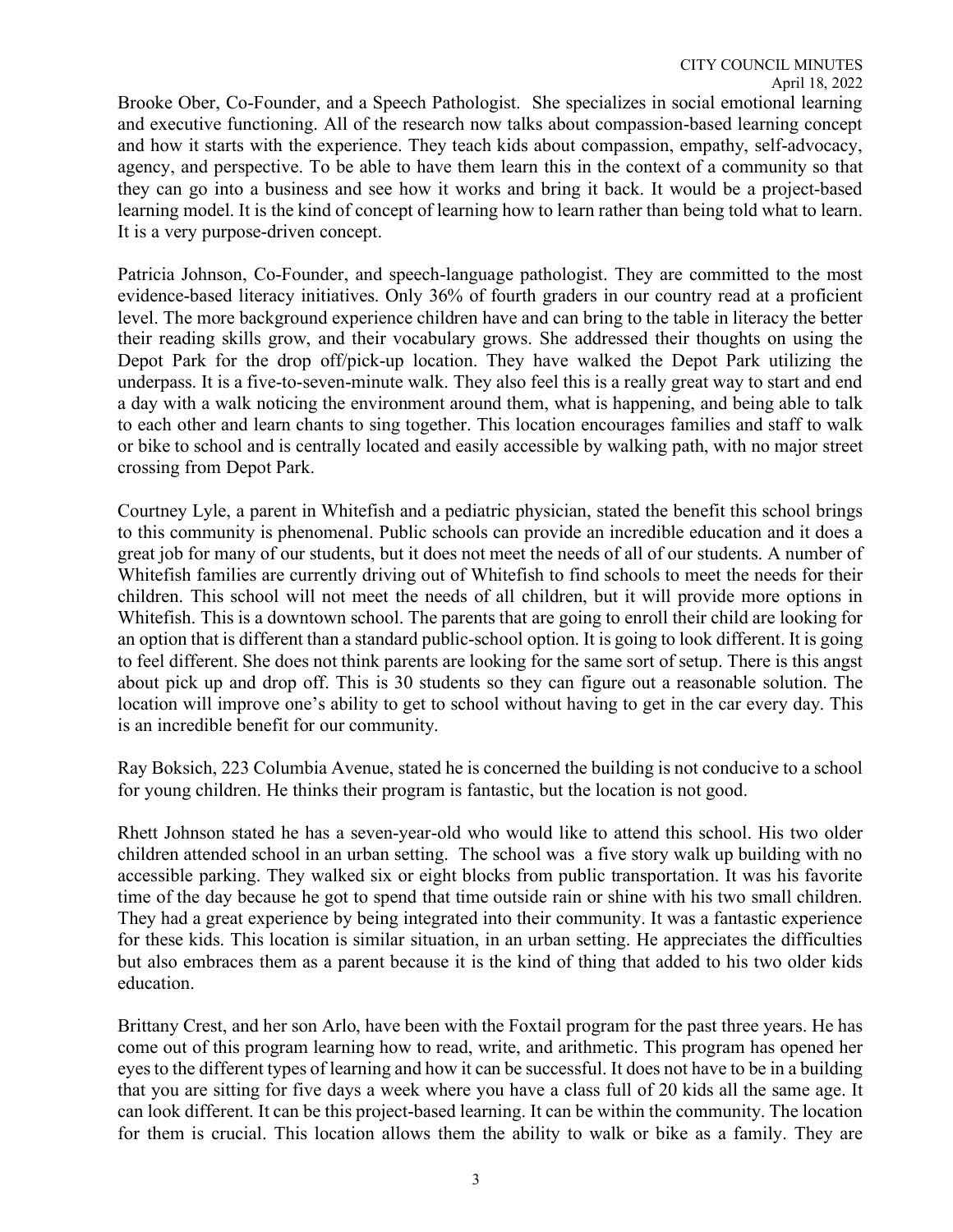choosing the school for the location. They are a part of Whitefish, and they would love to have another option that would be for their kids.

Kimberly Poore, 564 Kalispell Avenue, stated there is a need for alternatives and opportunities for our kids. Not every school is going to have everything or meet the needs of every student. To have an opportunity to have another place to meet more of those needs, how can we say no. The curriculum, the passion, the focus on the actual scientific evidence of what makes teaching good and how we can be great teachers and how we can create and engage immersive learners. That is what they are focusing on. It is really exciting to see the work that has happened and to think that this is an opportunity that her kid could have in the future. Kids are the future of this community. We want them to live here, be here and know what it takes to make things work. We should give them the chance early on to make an impact on the community. This school is giving them that chance.

Kyle Stansbury stated his son was three years at the time he reached out to this school. They have been super involved with the school ever since. They want to be a good part of the community. The parenthood is phenomenal.

Kristen McIntyre, 63 Scholar, via Webex, has three children that live in the Whitefish school district. Her oldest who is now 17 and at the high school attended Kalispell Montessori for four years. They made that drive, and it was a great decision for her. This would be a great option for her eight-yearold. However, if she did not have this option, she would choose to take him back down to south Kalispell, and her ten-year-old would have to go somewhere in South Kalispell as well. That means her skill set and her job is probably going to be in south Kalispell as well. Now they have really fractured their relationship with our community. This is something we would like to see.

There being no further public comment, Mayor Muhlfeld closed the Public Hearing and turned the matters over to the Council for their consideration.

# **Councilor Davis made a motion, seconded by Councilor Qunell to approve.**

**Councilor Davis made a motion, seconded by Councilor Qunell to amend Condition #4** *The applicant must provide a safe, student pick-up/drop-ff location at all times to be approved by City Staff..* **The motion carried.** 

**Councilor Qunell made a motion to add Condition #8, school time will be limited to 8:45 am to 3:45 p.m. The motion failed for a lack of a second.** 

**The original motion to approve was carried.**

Mayor Muhlfeld called for a recess at 8:37 pm and reconvened at 8:44 p.m.

**c) [Consideration](https://cityofwhitefishmt.sharepoint.com/:b:/g/documents/ETKCjCX3y0pOrfhCQSXptYEBz3kj0RRrCZPNA9OzmaC5ow?e=FBxcWV) of a request from Ralph Simpson for MOST Physical Therapy for a Conditional Use Permit to expand the business to an accessory building under an existing CUP, located at 576 Spokane Avenue, zoned WR-4 (High Density Multi-Family Residential District) (p.254)**

Planner Jessica Nymark presented her staff report that is provided in the packet on the website.

Mayor Muhlfeld opened the Public Hearing. There being no public comment, Mayor Muhlfeld closed the Public Hearing and turned the matters over to the Council for their consideration.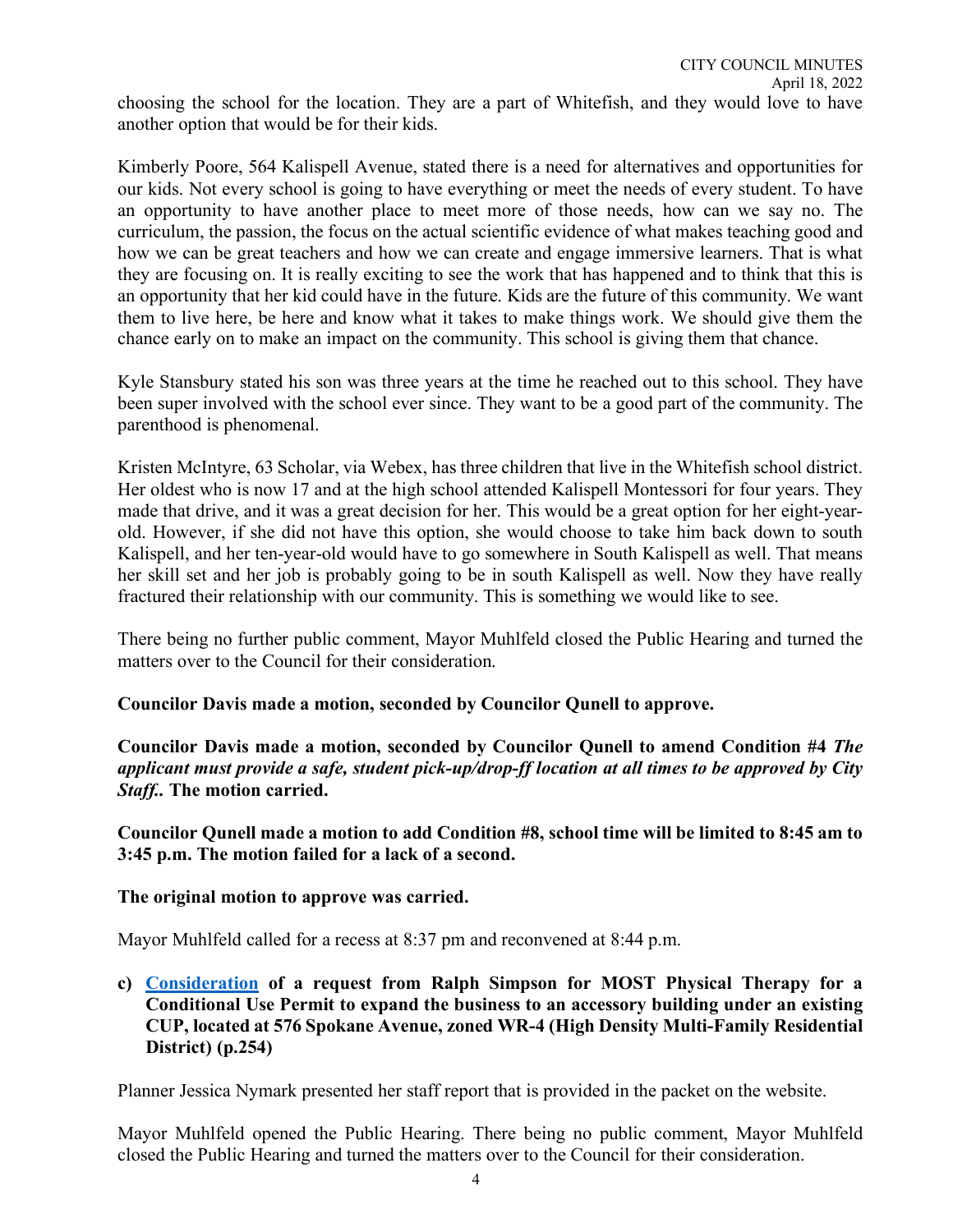**Councilor Sweeney made a motion, seconded by Councilor Qunell to approve WCUP 22-12, the Findings of Fact in the staff report, and the conditions of approval as recommended by the Planning Board. The motion carried.** 

## **8) COMMUNICATIONS FROM CITY MANAGER**

**a) [Written report](https://cityofwhitefishmt.sharepoint.com/:b:/g/documents/ESGL78N8BfJEhvH4xtyFsbYB7gbpSOaLQOEt85D6ONb3uw?e=0jNecq) enclosed with the packet. Questions from Mayor and Council? (p.284)**

None

#### **b) Other items arising between April 13th through April 18th**

City Manager Smith asked, and Council approved to allocate the \$30,000 that was set aside for a Tax Increment Financing District analysis to be used update the needs assessment and strategic plan at the same time.

#### **9) COMMUNICATIONS FROM MAYOR AND CITY COUNCILORS**

## **a) Consideration of appointment to volunteer boards and committees not made during the Special Session preceding tonight's meeting**

Council Comment

Councilor Sweeney stated he would like to move forward with the Accessory Dwelling Units (ADU) regulations as an Administrative CUP. He has concerns about the parking; we need to have these structure subordinate in size and proportional to the existing dwelling and to the lot. He thinks there should be a program through the Chamber and the Whitefish Housing Authority that would allow for people to participate in some of the incentives and to lease them to our existing businesses that need local employees.

Councilor Davis stated it seems to him that these are two bills that need to be reconciled together. He would like to work together with staff to come back with one proposal that might be acceptable. Councilor Sweeney volunteered to meet with Councilor Davis and staff this week.

Councilor Qunell stated we need to push this through as an Administrative CUP. He is not in favor of the owner occupancy. He is in favor of a limited deed restriction; Administrative CUP in the WR-1, by right in WR-2 zone. He can go either way on the parking. He does not see the problem we are solving by limiting it to some percentage of the size of the house. We are not requiring materials, bulk, and scale for a garage, why would we require it for an ADU? We can trust staff to come up with good guidelines for that.

Councilor Norton stated we want to produce housing and we want it produced ideally for the people that live here and work here. It should be labels a separate program, where we incentivize people that live here to do this program. The things that would incentivize would be no impact fees; no building permit fees; no land use fees. It would be an Administrative CUP, parking would not be required if a local rent set; create a design standard that could reduce costs of hiring an architect; it can be attached or detached, it cannot be sold separately from the main dwelling, you only get one per lot, it can go up to 800 square feet, it cannot be rented for short term rentals. If someone agrees to do this, it would be a five-year deed restriction. She prefers an owner is occupying or offer an incentive if someone agreed to do this for ten years, they could have both properties come into this program.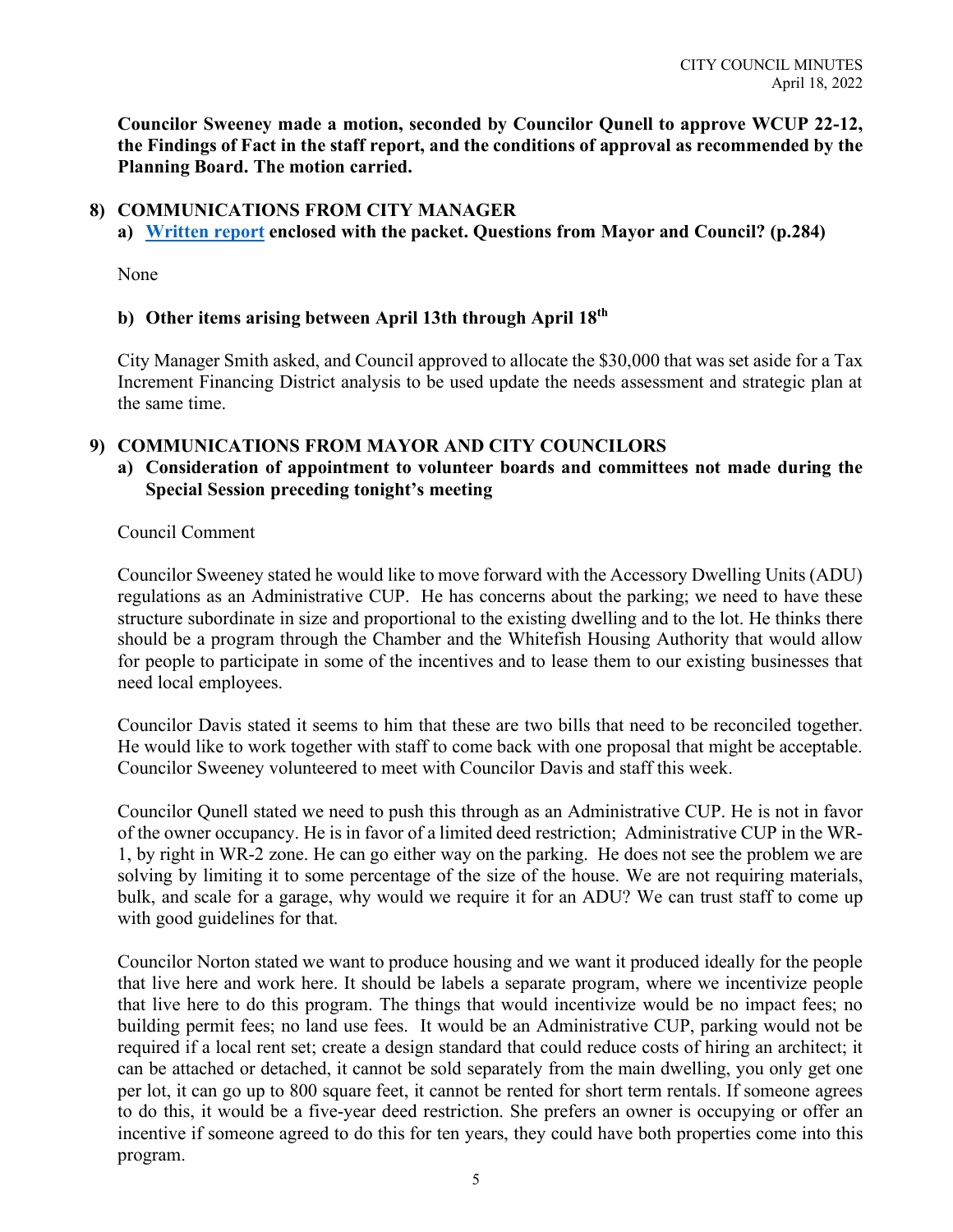Councilor Norton also mentioned the Dog Park is closed for a couple of weeks. She thanked the Parks and Recreation staff for opening it back up because there were a lot of people who were wondering why it was closed. She also honored Ben Cavin who recently passed away. He recently served on the Lakeshore Protection Committee and attended many meetings and volunteered throughout the community.

Mayor Muhlfeld congratulated Parks and Recreation Director Maria Butts who was awarded the Professional of the Year at the State Park and Recreation Conference. He also wished Planner I Jessica Nymark the best of luck at Glacier National Park. He also congratulated Sergeant Kevin Conway on his promotion as Deputy Chief; and welcomed all the new staff members that were mentioned in Manager Smith's report.

#### **10) ADJOURNMENT (Resolution 08-10 establishes 11:00 p.m. as end of meeting unless extended to 11:30 by majority)**

Mayor Muhlfeld adjourned the meeting at 9:16 p.m.

*/s/John Muhlfeld*

Mayor Muhlfeld

Attest:

 $\overline{\phantom{a}}$ Michelle Howke, Whitefish City Clerk */s/Michelle Howke*